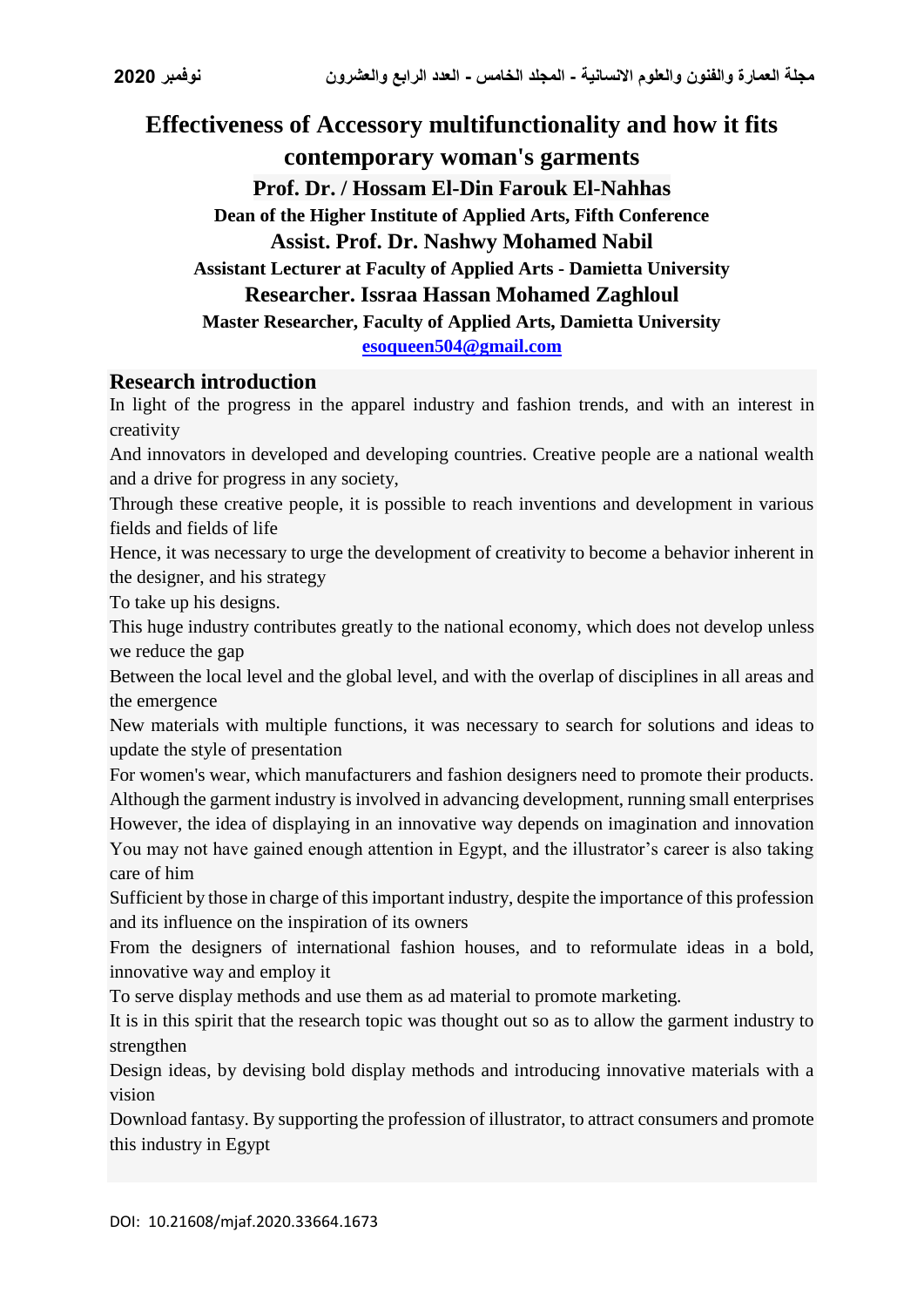# **Research problem:**

1- The need to keep pace with the global development in the field of fashion display and marketing, and to adopt creative innovative solutions and their impact on the spread of fashion. -2 The scarcity of dependence of fashion designers in Egypt on new materials in the clothing industry, which may - It contributes to stimulating marketing processes, and developing methods of display and attraction to serve producers and consumers Both.

# **The importance of research: -**

1- Expanding the use of new materials and materials developed in display and marketing (such as colored glass).

To enrich the creative and innovative side in design and stimulate marketing locally and internationally.

2- Giving an innovative dimension to the style of designing clothes, and presenting the design idea for them in a way Attractive, renewed and artistic integral

# **Research Objectives:**

1- Applying an innovative strategic vision based on the creativity and skills of the fashion designer.

-2 reaching the use of new materials and raw materials in the field of fashion design, to raise the level of taste - General, innovative approach to presentation and marketing methods

#### **First - Fashion Design:**

The design is a comprehensive layout for several different elements that are organized so that it becomes a complete unit harmoniously to reach a goal, and (Samia Lutfi) defined design as those details that make up the pattern or costume, so every costume consists of a texture, line, color and shape that differs from other uniforms, and these elements The design that can be changed all or part of it is called costume design

It was defined by (Kefaya Suleiman and Najwa Shukry) as (the process of innovation and creativity and the introduction of new ideas by formulating and organizing the plastic relationships that include the formation of the person from the top of the head to the foot): that is, the coordination of the desired aesthetic relationships using cloth, costs and accessories with the type of body to be designed for

#### **Technical basis for multiplicity and employment of accessories: -\_**

The technical principles and principles must be taken into account when dealing with the employment and placing of accessories in the woman's piece of clothing, and the most important of these foundations and rules are:

1\_ The shape and unity of the accessory piece must be formulated and formed in harmony with the space placed on it, with the creation of an aesthetic relationship with the space and the ground, and simply and with an aesthetic effect of calculated amounts.

### **Results: \_**

1\_Access to a selection of design formulas for some pieces of jewelry and glass accessories, and employing them in more than one form for women's clothing pieces.

2\_ Emphasis on proportion, balance and rhythm in the damage between accessories and clothes, automatically and without fabrication, to achieve the attractiveness and elegance of the modern woman.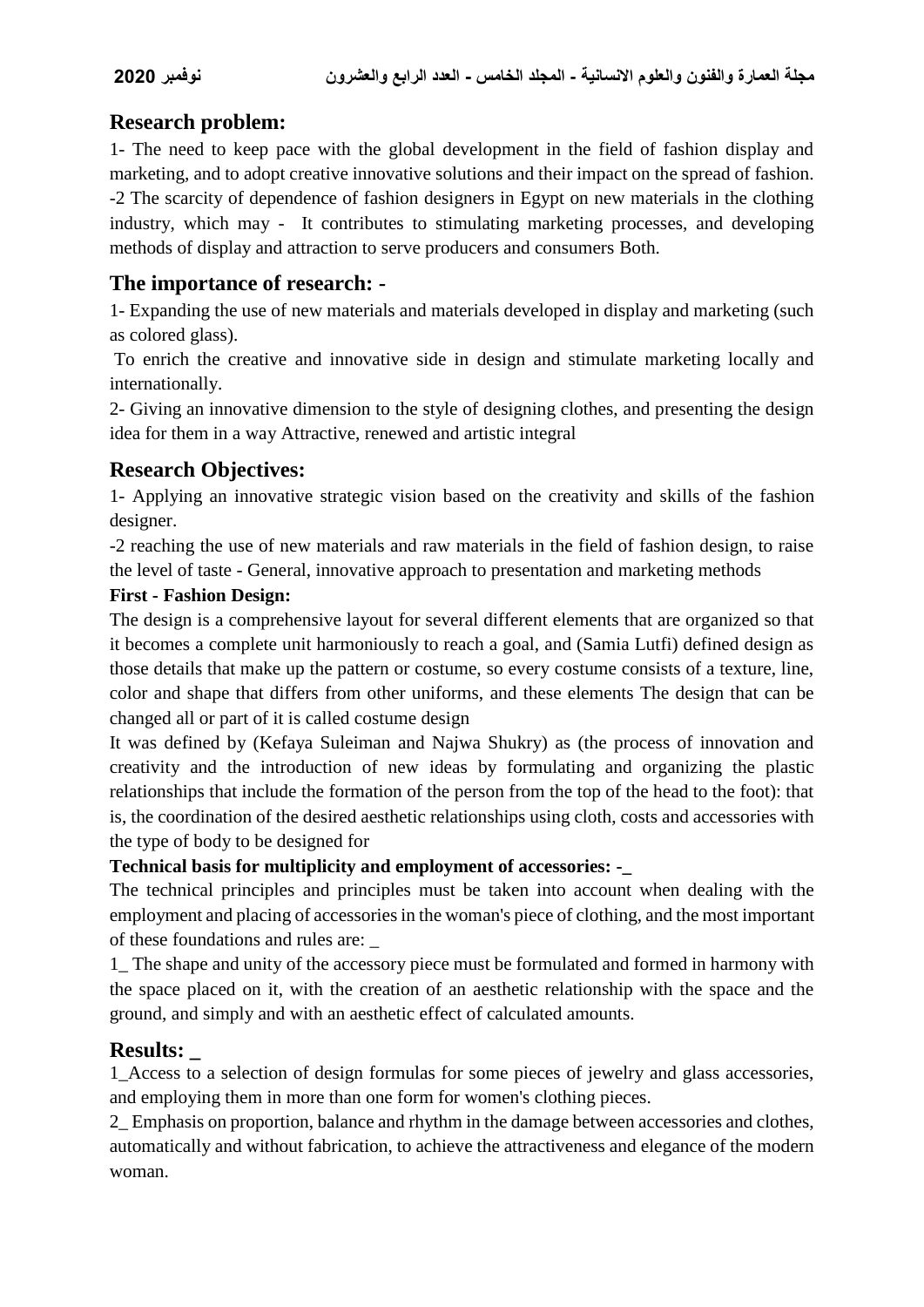3- Achieving the principles and rules of modern design for Egyptian women to compete internationally in the field of fashion design and accessories.

# **Recommendations: \_**

1- Paying attention to this type of interdisciplinary research that links the disciplines of applied arts to each other, especially in the field of design.

\_ Emphasis on the role of the accessory in showing and beautifying the pieces of clothing for modern women. 2

3\_Expanding the study and analysis of multi-functional methods of accessory and its suitability for the modern Egyptian woman's clothing

# **References:**

 eabd alhakim , 'ashrf. rabab hasan , tathir aleawamil alfaniyat ealaa alfikr altasmimii l'iyf san luran , majalat aleulum walfunun , almujalid aleshryn , aleadad alththani , 'abril 2008.

 eabd alhakim , ashrf: al'aemal alfaniyat li'aelam almadhhab altajridaa alhindsaa kamasdar litasmim "alswit tishryt" , majalat eulum w funun , almujlid alhadaa w aleishrun , aleadad alththalith , yuliu 2009.

 eabd almukhtar , muhamad khadir - eaduiy , ainjay salah farid altafkir alnamtii waibdaei- mrakaz tatwir aldirasat alealaa walbihwth kuliyat alhindasat -jamieat alqahiriha-altabeat al'uwlaa -ynaayir -2011

 hujaj , husayn wakharun -tsimim tabaeat almansujat alyadawiat -mtabieat jamieat hulawanalitabeat alththaniat -2000-s 37

- ltfy, samiat 'iibrahim: "mwsueat almlabs", dar alfikr alearabiu, 1997.
- sawisi , salah aldyn: al'alyaf albisriat , bidun dar nashr , 2007.
- eabidin , euliat 'ahmad: "nzariyaat alaibtikar fi tasmim al'uzya'a" , dar alfikr alearabiu , 1995.
- alsyd , fuad albahi bahth fi siakulijiat alaibdae waltadhawuq alfny-s2-alfakr almueasir almuasasat almisriat aleamat liltaalif walnashr - misr
- ahmad , kifayat sulayman -asas tasmim al'azya' lilnasa'-ealim alktb-altibeat al'uwlaa -2007
- zahir , mustafaa: "altarakib alnasjiati" , dar alfikr alearabiu , 1997.
- .9khilayl , nadia mahmud: mukamalat alaksaswar almalabis al'anaqat waljamal -beudar alfikr alearabiu -altayb al'uwlaa -1999
- shukri najwaa: altashkil ealaa almaniukan, dar alfikr alearabi, alqahirat, 2001
- sultan , hudana , wakharun: tasmim al'azya' nazriatih watatbiqatih , maktabat almalik fahd alwataniat. alriyad. almamlakat alearabiat alsaeudiat 2000,
- eabd alghani , hilal , muhamad (1997): maharat altafkirikarii , markaz tatwir al'ada' waltanmiat , alqahirat.
- 1. [http://1aike31wshtt3k0e9u2nxtwz.wpengine.netdna-cdn.com/wp-](http://1aike31wshtt3k0e9u2nxtwz.wpengine.netdna-cdn.com/wp-content/uploads/2009/04/wendy-plovmand-illustrations-3-700x466.jpg)
- [content/uploads/2009/04/wendy-plovmand-illustrations-3-700x466.jpg](http://1aike31wshtt3k0e9u2nxtwz.wpengine.netdna-cdn.com/wp-content/uploads/2009/04/wendy-plovmand-illustrations-3-700x466.jpg)
- 2. <http://ar.orientpalms.com/alexander-mcqueen>
- 3. http://beta.sewreview.com/img/gallery/909.jpg-11
- 4. <http://blog.metmuseum.org/alexandermcqueen/>
- 5. http://fashionablygeek.com/design/fiber-optic-corset.
- 6. http://goldcoastchemical.com/pdf-pds/impax-glow.pdf-12

7. ??